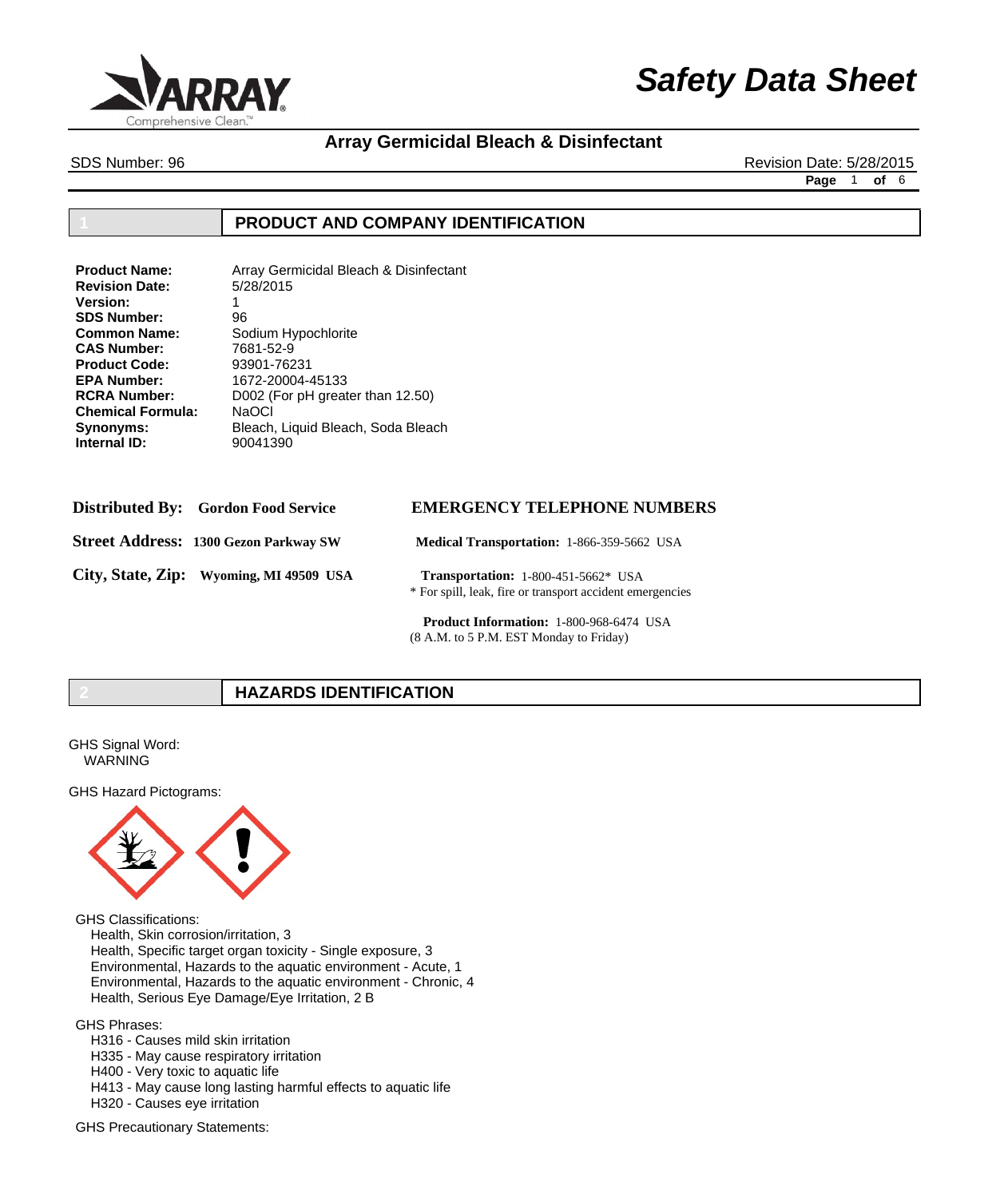

# **Array Germicidal Bleach & Disinfectant**

SDS Number: 96 Revision Date: 5/28/2015 **Page** 2 **of** 6

 P220 - Keep/Store away from clothing/combustible materials.

 P260 - Do not breathe dust/fume/gas/mist/vapors/spray.

 P264 - Wash exposed skin thoroughly after handling.

 P262 - Do not get in eyes, on skin, or on clothing.

 P270 - Do not eat, drink or smoke when using this product.

 P280 - Wear protective gloves/protective clothing/eye protection/face protection.

 P273 - Avoid release to the environment.

 P301+330+331 - IF SWALLOWED: Rinse mouth. Do NOT induce vomiting.

 P312 - Call a POISON CENTER or doctor/physician if you feel unwell.

 P303+361+353 - IF ON SKIN (or hair): Remove/Take off immediately all contaminated clothing. Rinse skin with water/shower.

 P304+341 - IF INHALED: If breathing is difficult, remove victim to fresh air and keep at rest in a position comfortable for breathing. P305+351+338 - IF IN EYES: Rinse continuously with water for several minutes. Remove contact lenses if present and easy to do. Continue rinsing.

 P309+311 - IF exposed or you feel unwell: Call a POISON CENTER or doctor/physician.

 P401 - Store upright in a cool, dry place.

 P501 - Dispose of contents/container to an approved waste disposal plant.

## **3 COMPOSITION/INFORMATION ON INGREDIENTS**

### **Ingredients:**

 **Cas # | Percentage | Chemical Name ------------------------------------------------------------------------------------------------------- 7681-52-9 | 5.25-5.40% | Sodium hypochlorite 7732-18-5 | 94.60-94.75% | Water** 

## **4 FIRST AID MEASURES**

In the event of exposure to excessive vapor levels, move the individual to fresh air and seek medical attention if symptoms develop or persist. **Inhalation:**

Immediately rinse with plenty of water while removing any contaminated clothing. If irritation develops or persists, seek medical attention. Wash contaminated clothing before resuse. **Skin Contact:**

Rinse immediately with plenty of water. Keep eye(s) wide open while rinsing. Avoid rubbing the affected area. Seek medical attention if needed. **Eye Contact:**

Do NOT induce vomiting. Rinse mouth thoroughly with water. Drink plenty of water. Call a physician or poison control center. **Ingestion:**

## **NOTE TO PHYSICIAN:**

Probable mucosal damage may contraindicate the use of gastric lavage.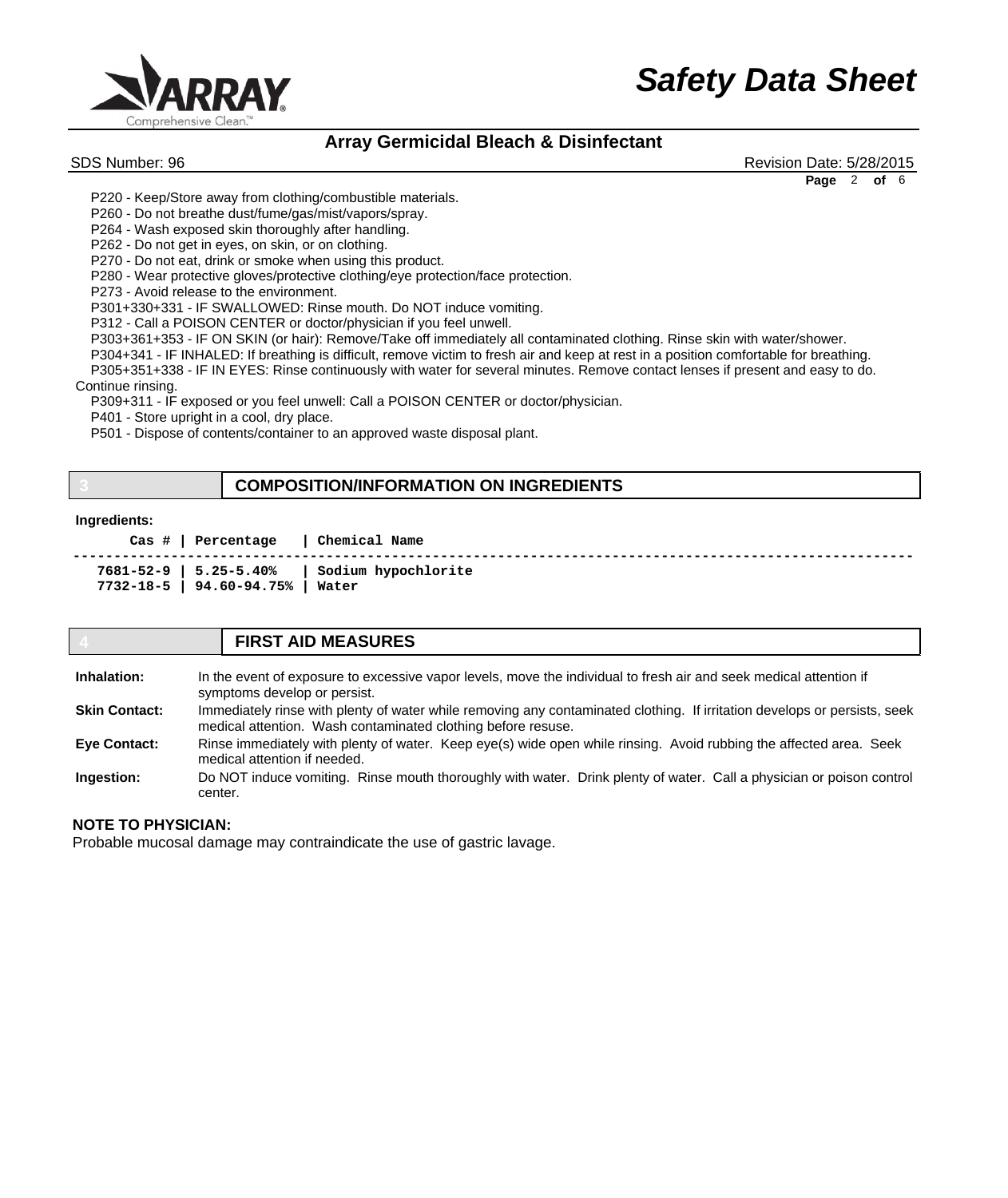

# **Array Germicidal Bleach & Disinfectant**

SDS Number: 96 Revision Date: 5/28/2015

**Page** 3 **of** 6

## **5 FIRE FIGHTING MEASURES**

| Flammability:             | Not flammable            |
|---------------------------|--------------------------|
| <b>Flash Point:</b>       | No information available |
| Flash Point Method:       | No information available |
| <b>Burning Rate:</b>      | No information available |
| <b>Autoignition Temp:</b> | No information available |
| LEL:                      | No information available |
| UEL:                      | No information available |

Highly exothermic reactions with organic materials and oxidizable materials may cause fires.

In the event of a fire, wear full protective clothing and MSHA/NIOSH self-contained breathing apparatus with a full facepiece operated in the pressure-demand or other positive pressure mode.

Use extinguishing measures that are appropriate to local circumstances and the surrounding environment; Water spray may be used to keep fire exposed containers cool.

## **6 ACCIDENTAL RELEASE MEASURES**

Use personal protective equipment as required/recommended. Evacuate public to a safe area. Avoid contact with skin, eyes, and clothing.

Prevent spills from entering sewers or waterways. Contain run-off using diking composed of a suitable material. Soak up liquid on inert absorbant and transfer to an approved container. Clean contaminated surface thoroughly.

# **7 HANDLING AND STORAGE**

Use personal protective equipment as required/recommended. Use only with adequate ventilation. Avoid contact with skin, eyes, and clothing. Use suitable respiratory equipment in case of inadequate ventilation. Store using properly labeled containers in a cool, dry, well ventilated area. Keep out of reach of **Handling Precautions: Storage Requirements:**

## **8 EXPOSURE CONTROLS/PERSONAL PROTECTION**

children. Separate from incompatible materials.

Use adequate ventilation, especially in confined spaces Chemical splash goggles; Face shield; Neoprene gloves; NIOSH approved respirator; Apron. **Engineering Controls: Personal Protective Equip:**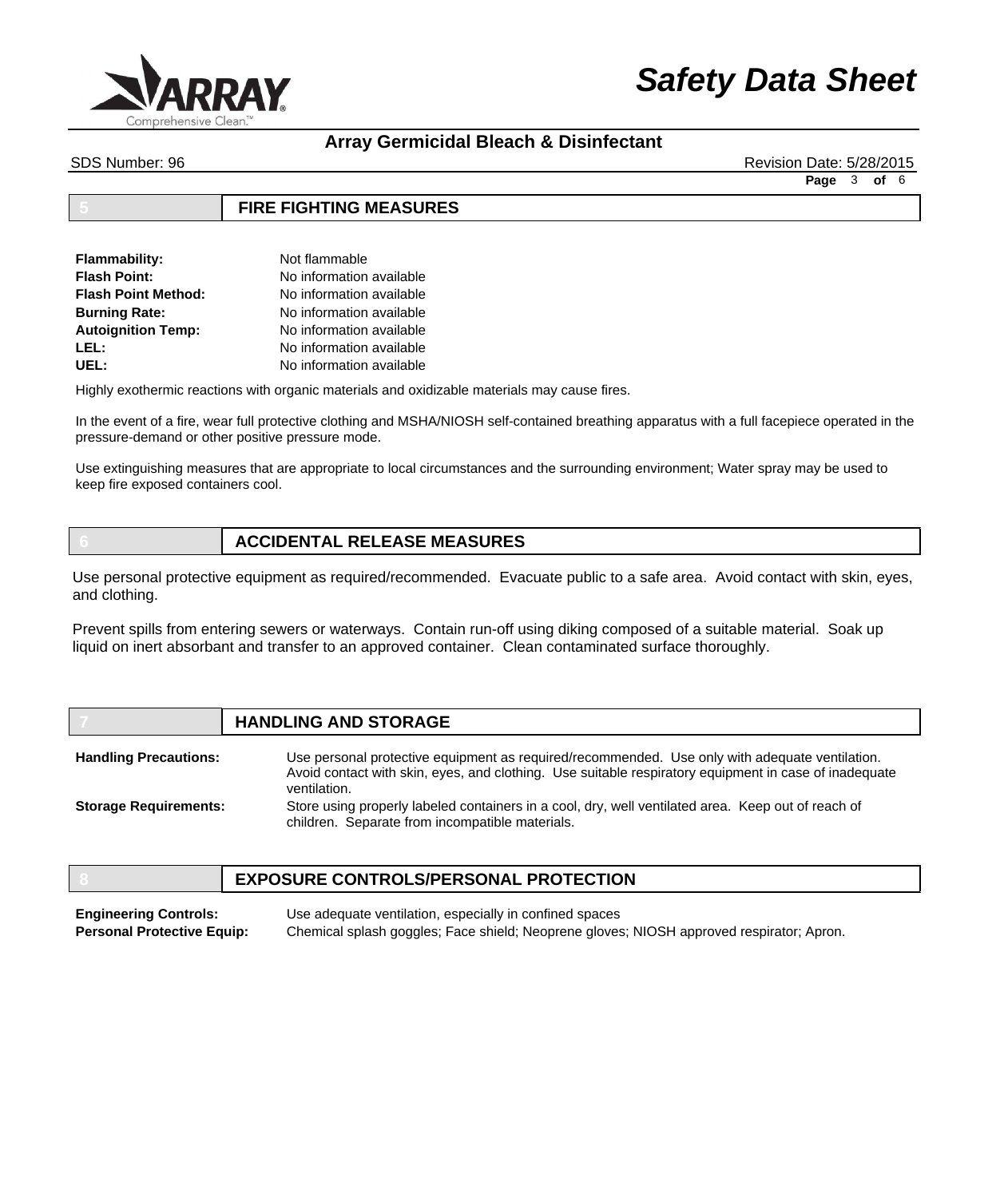

# **Array Germicidal Bleach & Disinfectant**

SDS Number: 96 Revision Date: 5/28/2015

**Page** 4 **of** 6

| PHYSICAL AND CHEMICAL PROPERTIES |
|----------------------------------|
|                                  |

**Physical State: Spec Grav./Density: pH: Appearance:** Clear yellow

Liquid 1.070 - 1.080 12-13

**Odor: Solubility:** Pungent; Chlorine Completely miscible in water

### **10 STABILITY AND REACTIVITY** The product is stable and non-reactive under normal conditions of use, storage and transport. Contact with incompatible materials. Excessive heat and exposure to light. Reacts violently with strong acids producing chlorine gas. Contact with amines will result in chloramines. Strong oxidizing agents, acids, metals, organic compounds, ammonia. Oxidizable or combustible materials. None under normal processing. Will not occur. **Stability: Conditions to Avoid: Materials to Avoid: Hazardous Decomposition: Hazardous Polymerization:**

| <b>TOXICOLOGICAL INFORMATION</b> |
|----------------------------------|
|                                  |

**Toxicity Data:**

**Eye Effects:** Causes eye burns. **Skin Effects: Causes skin burns. Acute Inhalation Effects:** Vapors and mist may irritate throat and respiratory system; may cause coughing. **Chronic Effects:** Prolonged or repeated overexposure may cause lung damage. **Carcinogenicity:** Not a known carcinogen. **Mutagenicity:** Not Known. **Teratogenicity:** Not Known.

**Acute Toxicity:**

**Oral ( LD 50):** No data available

**Inhalation ( LC 50):** No data available

**Skin irritation:** Causes severe skin burns and eye damage

**Eye irritation:** Causes serious eye damage

**Sensitation:** No data available

**Chronic Toxicity:** IARC Group 3; Not classifiable as a human carcinogen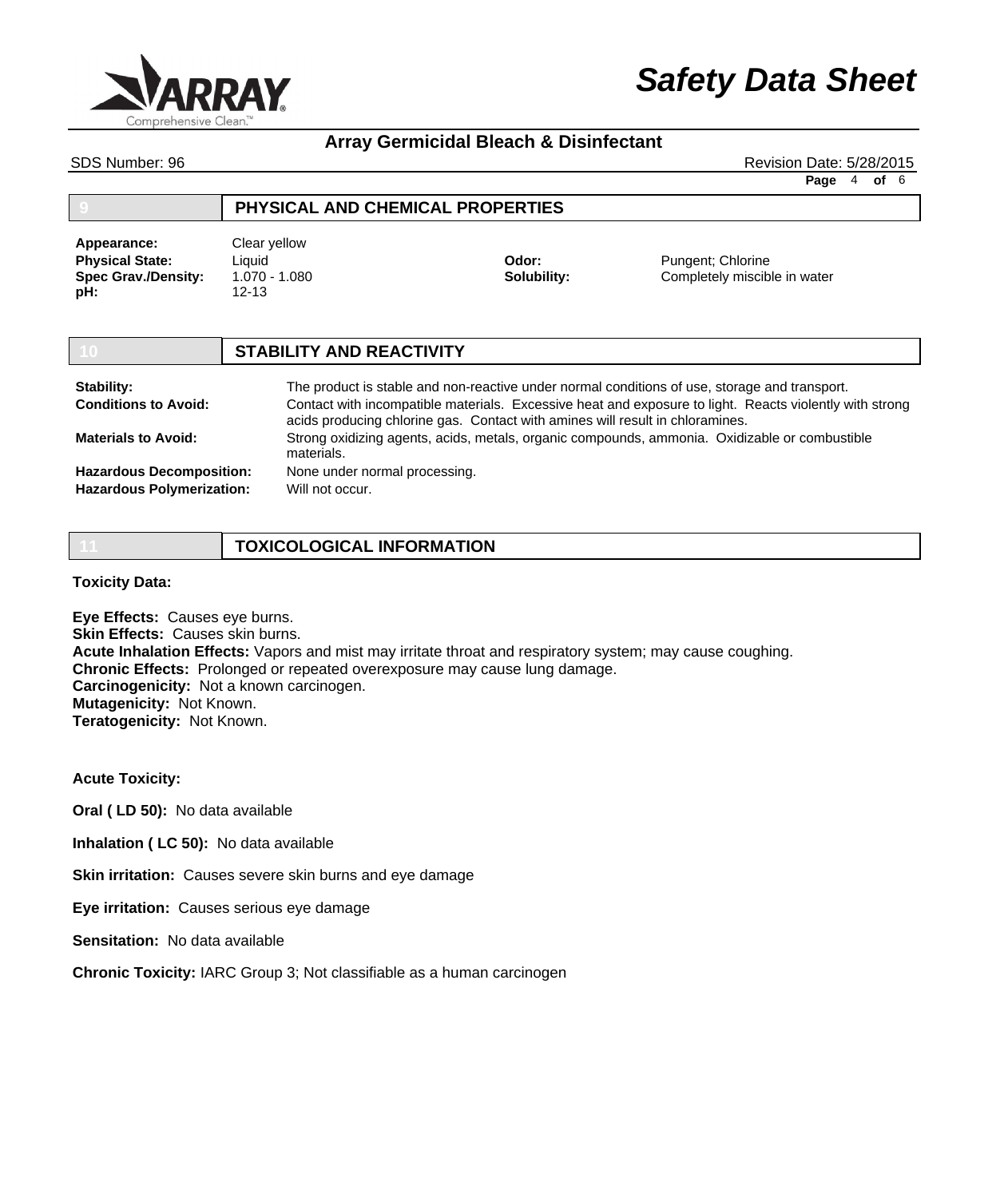

# **Array Germicidal Bleach & Disinfectant**

SDS Number: 96 Revision Date: 5/28/2015

**Page** 5 **of** 6

### **12 ECOLOGICAL INFORMATION**

This product is toxic to fish and aquatic organisms. Do not discharge effluent containing this product into lakes, streams, ponds, estuaries, oceans or other waters unless in accordance with the requirements of a national pollutant discharge elimination system (NPDES) permit and the permitting authority has been notified in writing prior to discharge. Do not discharge effluent containing this product to sewer systems without previously notifying the local sewage treatment plant authority. For guidance contact your state water board or regional office of the EPA.

|  | <b>DISPOSAL CONSIDERATIONS</b> |
|--|--------------------------------|
|--|--------------------------------|

Disposal should be in accordance with applicable regional, national, and local laws and regulations. Do not reuse container.

|  | <b>TRANSPORT INFORMATION</b> |
|--|------------------------------|
|--|------------------------------|

DOT: Not regulated. Classified as non-hazardous.

# **15 REGULATORY INFORMATION**

COMPONENT / (CAS/PERC) / CODES

---------------------------------------------------------------- \*Sodium hypochlorite (7681529 5.25-5.40%) CERCLA, CSWHS, MASS, PA, TSCA

\*Water (7732185 94.60-94.75%) TSCA

REGULATORY KEY DESCRIPTIONS

---------------------------------------------------------------- CERCLA = Superfund clean up substance CSWHS = Clean Water Act Hazardous substances MASS = MA Massachusetts Hazardous Substances List PA = PA Right-To-Know List of Hazardous Substances TSCA = Toxic Substances Control Act

OSHAWAC = OSHA Workplace Air Contaminants TXAIR = TX Air Contaminants with Health Effects Screening Level

This chemical is a pesticide product registered by the United States Environmental Protection Agency and is subject to certain labeling requirements under federal pesticide law. These requirements differ from the classification criteria and hazard information required for safety data sheets (SDS), and for workplace labels of non-pesticide chemicals. The hazard information required on the pesticide label is reproduced below. The pesticide label also includes other important information, including directions for use.

## **Precautionary Statements Hazards to Humans and Domestic Animals**

### **DANGER**

**CORROSIVE.** May cause severe skin and eye irritation or chemical burns to broken skin. Causes eye damage. Do not get in eyes, on skin or clothing. Wear safety glasses or goggles and rubber gloves when handling product. Wash thoroughly with soap and water after handling and before eating, drinking, chewing gum, using tobacco or using the toilet. Avoid breathing vapors. Vacate poorly ventilated areas as soon as possible. Do not return until strong odors have dissipated.